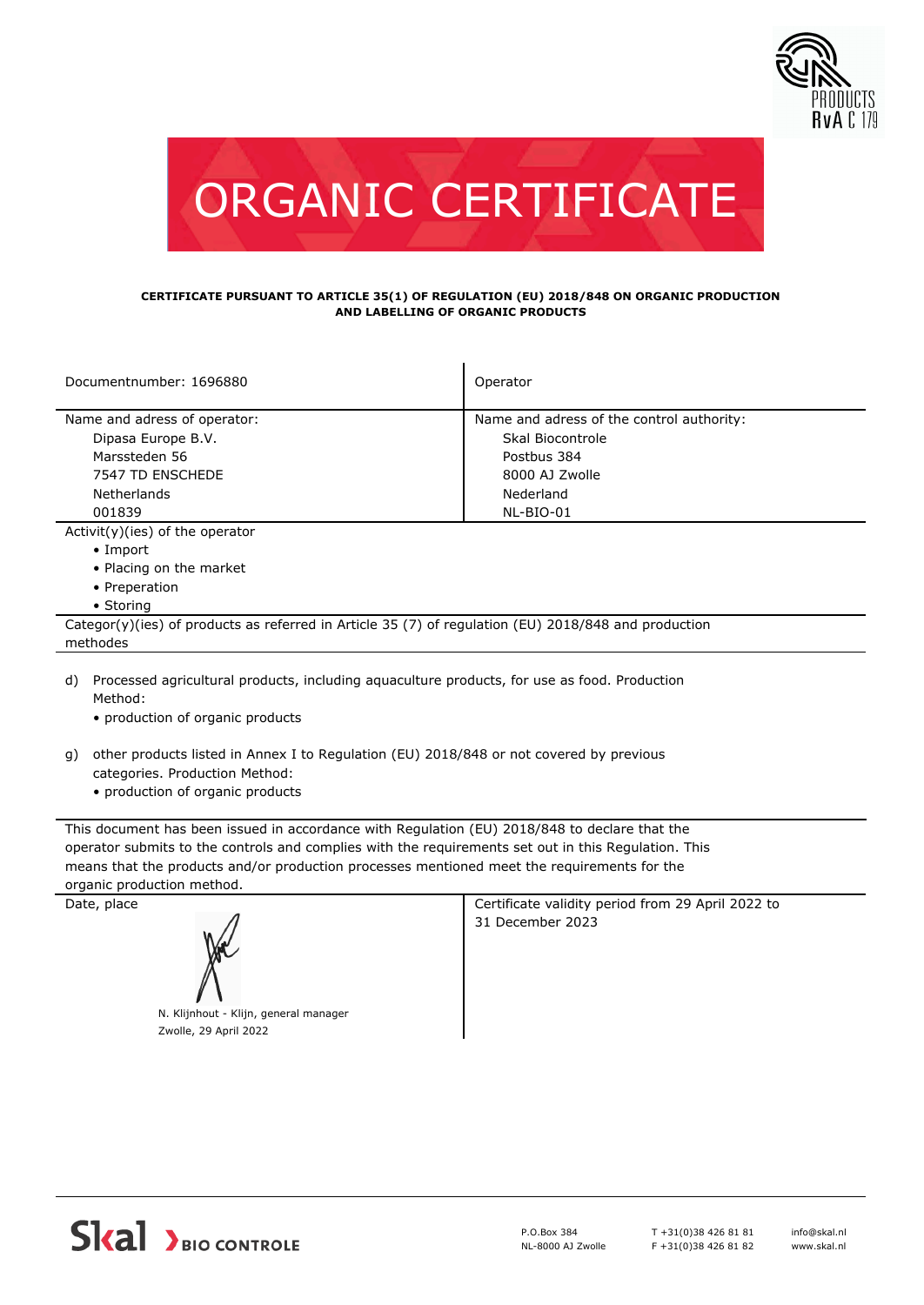## **Annex**

**Dipasa Europe B.V.** \\ **Marssteden 56, 7547 TD ENSCHEDE, Netherlands** Skal number **001839** \\ Certificate number **1696880** \\ NL-BIO-01

This operator has been certified for the following products or processes under

## **certificate number 1696880**

**Manufacture of food products**

| number          | definition                                                  | category | size |
|-----------------|-------------------------------------------------------------|----------|------|
| 10.61.1         | Processing of corn, seed, rice and<br>legumes               | Organic  |      |
|                 | <b>Other business support activities</b>                    |          |      |
| number          | definition                                                  | category | size |
|                 | 82.92 Packaging, sorting etc. on a fee or<br>contract basis | Organic  |      |
|                 | Warehousing and support activities for transportation       |          |      |
| number          | definition                                                  | category | size |
| 52.10           | <b>Warehousing and storage</b>                              | Organic  |      |
|                 |                                                             |          |      |
| Wholesale trade |                                                             |          |      |
| number          | definition                                                  | category | size |
| 46.20.1         | Import of organic products from outside<br>the EU           | Organic  |      |
|                 | 46.20.2 First consignee                                     | Organic  |      |
| 46.21.1         | Wholesale of grain                                          | Organic  |      |
| 46.33.11        | Wholesale trade in oils and fats                            | Organic  |      |
| 46.38.4         | Wholesale of baking ingredients                             | Organic  |      |
| number          | definition                                                  | category | size |
|                 |                                                             |          |      |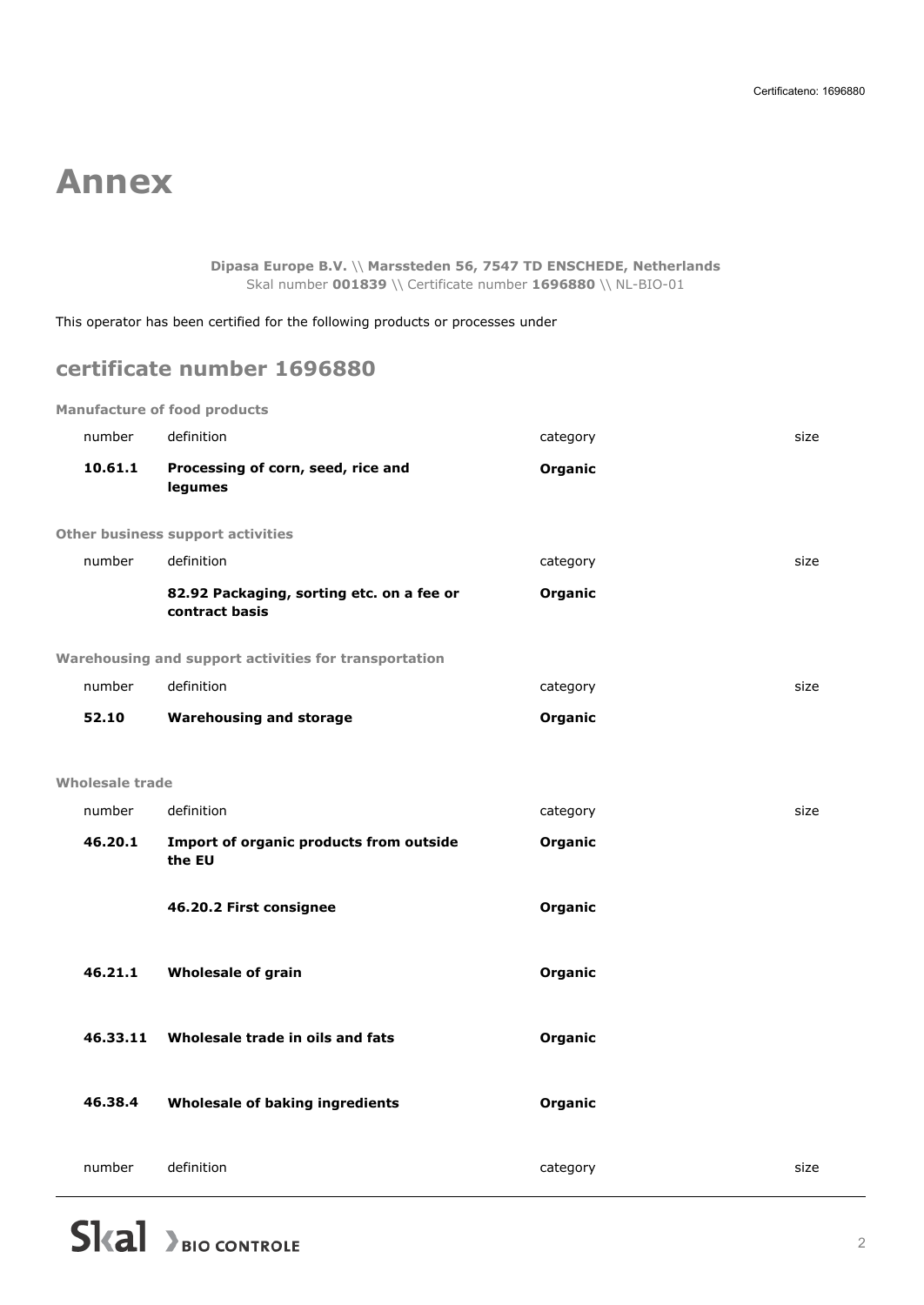| number | definition                             | category | size |
|--------|----------------------------------------|----------|------|
| 118716 | <b>Organic Bakery Mix Type 10</b>      | Organic  |      |
|        |                                        |          |      |
| 11974  | bruin bio lijnzaad                     | Organic  |      |
|        |                                        |          |      |
| 11975  | amaranth bio                           | Organic  |      |
| 11982  | quinoa, zonnebloempitten, millet, geel | Organic  |      |
|        | lijnzaad biologisch                    |          |      |
| 162595 | <b>Organic hulled buckwheat</b>        | Organic  |      |
|        |                                        |          |      |
| 176163 | <b>Organic Avocado Oil</b>             | Organic  |      |
|        |                                        |          |      |
| 193496 | Organic blue poppy seed                | Organic  |      |
| 193504 | Organic Extra Virgin Avocado Oil       | Organic  |      |
|        |                                        |          |      |
| 195960 | <b>Organic Chia Seed</b>               | Organic  |      |
|        |                                        |          |      |
| 201997 | <b>Organic Hemp Seed</b>               | Organic  |      |
| 24876  | pompoenpitten, biologisch              | Organic  |      |
|        |                                        |          |      |
| 28562  | sesamolie ; toasted sesame oil, extra  | Organic  |      |
|        | vrigin sesame oil, refined sesame oil  |          |      |
| 43735  | <b>Agave Syrop</b>                     | Organic  |      |
|        |                                        |          |      |
| 5951   | geschoond zaad (sesam)                 | Organic  |      |
| 71293  | <b>Organic Agave Syrup</b>             | Organic  |      |
|        |                                        |          |      |